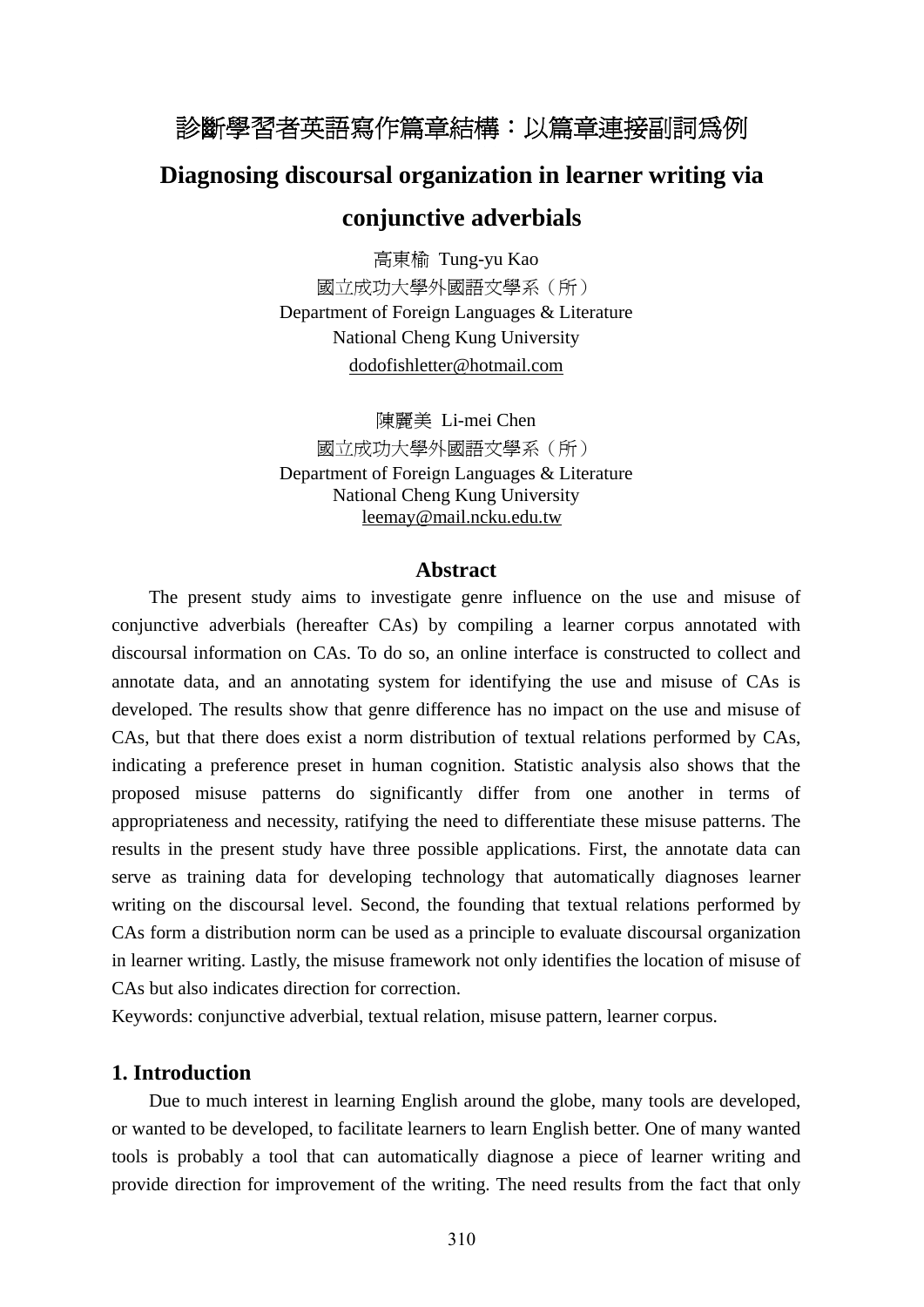by constantly revising process can learners keep polishing their writing skill but that there is just not enough manpower to help learners recognize the defects in their writing. Therefore, much software is developed to satisfy the need, such as the two famous online writing platforms, *My Access!* and *Criterion*, and the two popular writing software packages, *StyleWriter* and *White Smoke*.

However, after evaluating the above mentioned tools aiming to automatically diagnose learner writing, it is found that the diagnosis is mainly a grammar check at the sentence level yet fails to generate revising suggestions on the discourse level. In other words, the existing tools may help learners compose a piece of writing free from grammatical mistakes, but poor organization of sentences and anomaly in coherence may still lead to failure in comprehension. Therefore, a writing-facilitating tool that can automatically diagnose learner writing on the discourse level is further wanted. To do so, a further investigation of existing learner corpora is made to seek if they fit as training data for developing such tools in question. The result shows that all the three corpora under investigation, Taiwanese Learner Corpus of English (TLCE) [1], Chinese Learner English Corpus (CLEC) [2], and International Corpus of Learner English (ICLE) [3], are only annotated with linguistic information at the sentence level, which limits further development on the discourse level. In light of the investigation, the first goal of the present study is to construct a learner corpus that provides annotated discoursal information as a basis for developing technology that can automatically diagnose learner writing in terms of discoursal organization.

With the goal in mind, the correct use and misuse of conjunctive adverbials are selected as the discoursal information that is used to annotate the targeted learner corpus. In terms of correct use, many writing textbooks introduce conjunctive adverbials (hereafter CA) as explicit linguistic features that organize textual relation among sentences in a coherent order, and contend that CAs performing certain textual relation would be more prominent in certain genre [4] [5] [6] [7] [8]. For instance, the words or phrases, such as *firstly*, *next*, and *in addition*, are thought to appear more in the process genre, indicating progressive relations in the text. Yet, after reviewing literature [9] [10] [11] [12] [13] [14], it is found that the textual relations performed by CAs present a norm distribution no matter which genre the writing belongs to, which is contrary to what writing textbooks usually suggest.

In terms of misuse of CAs, [15] regulates three common misuse patterns, *non-equivalent exchange*, *connective overuse*, and *surface logicality*, that often occur in learner writing. However, after trying applying the misuse framework of CAs to classify the mistakes found in learner writing, the framework is found insufficient in doing so. Based on the review of literature on CAs, the second goal of the present study aims to empirically examine if writing genres play a role in the use of CAs, and to propose a framework that can better describe the misuse patterns of CAs found in learner writing.

In short, the present study is two-fold. One is to compile a learner corpus annotated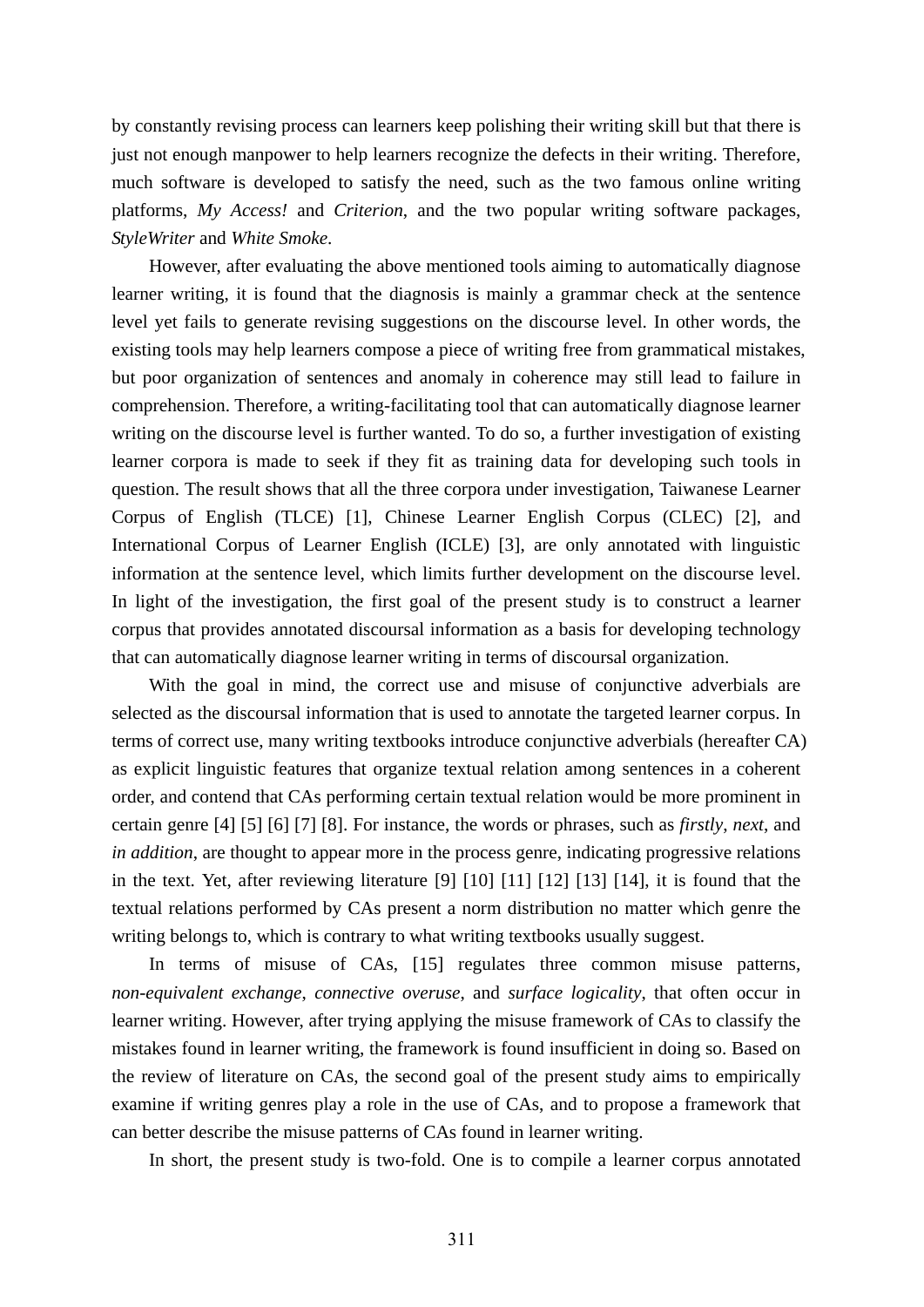with discoursal information, to be specific, information on CAs, which can serve as training data of developing technology that automatically diagnoses learner writing on the discoursal level, while the other is to investigate genre influence on use and misuse of CAs and to construct a misuse framework for CAs.

## **2. Annotating system of CAs**

 The annotating system developed in the present study is used to annotate learner writing in terms of the use and misuse of CAs that organize textual relation among sentences. The set of annotations that indicates textual relations performed by CAs is based on the taxonomy in [16], whereas the set concerning misuse patterns of CAs is on the classification in [15].

## **2.1 Annotation for textual relations by CAs**

 According to the taxonomy in [16], there are seven types of CAs that organize seven textual relations among sentences, which include *Listing*, *Transitional*, *Appositive*, *Summative*, *Resultive*, *Inferential*, and *Contrastive*. In the present study, two textual relations, *Resultive* and *Inferential*, are collapsed into one since both indicate the cause-effect textual relation, and one additional textual relation, *Corroborative*, is supplemented. As a result, seven types of textual relations performed by CAs are used to annotate learner writing, which are *Listing*, *Transitional*, *Appositive*, *Summative*, *Resultive/Inferential*, *Contrastive*, and *Corroborative*. Table 1 lists all the textual relations with their definitions and the possible language items performing these relations. Notice that Table 1 also shows that one language item may serve more than one textual relation, for example, the language item *then* is in both *Listing* and *Resultive/Inferential* relations. In other words, the semantic annotation must depend on the relation performed by the CA, not on certain fixed language items.

| <b>Textual relation</b> | Definition                                          | Example                   |  |
|-------------------------|-----------------------------------------------------|---------------------------|--|
|                         | Mark the next unit of discourse with or without     | first, moreover, then, in |  |
| Listing                 | relative priority or temporal sequence.             | addition                  |  |
| Transitional            | Serve to shift attention to another topic that does | meanwhile, in the         |  |
|                         | not follow directly from the preceding event.       | meantime, now             |  |
|                         | Provide an example or an equivalent of the          | in other words, for       |  |
| Appositive              | preceding text.                                     | example                   |  |
|                         | Conclude or sum up the information in the           | in conclusion, to         |  |
| Summative               | preceding discourse.                                | summarize                 |  |

Table 1. The Set of Textual Relations Indicated by CAs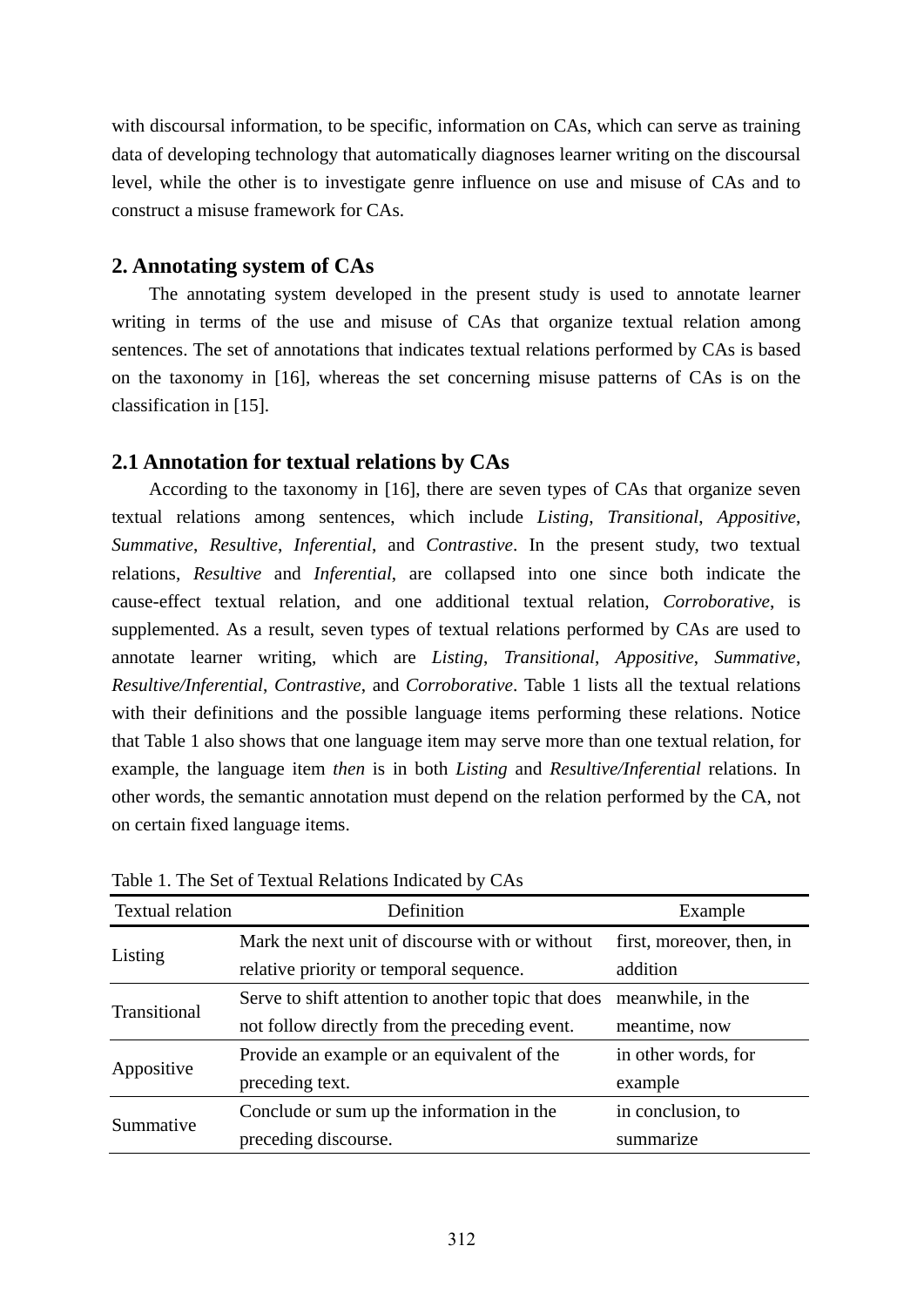| Resultive/    | Mark the second part of the discourse as the                 | accordingly, then, as a   |  |
|---------------|--------------------------------------------------------------|---------------------------|--|
| Inferential   | result or consequence of the preceding discourse. result, so |                           |  |
| Contrastive   | Show incompatibility between information.                    | however, on the contrary, |  |
|               |                                                              | anyhow                    |  |
| Corroborative | Express writers' attitudes toward and comments               | in fact, of course,       |  |
|               | on the text.                                                 | actually                  |  |

Another issue regarding the annotation of the textual relations is register. Register refers to the fact that CAs performing the same textual relation are further classified into written register and spoken register, with the latter is considered informal and suggested to be avoided in formal writing. Take *moreover* and *plus* for example. While both CAs indicate the *Listing* textual relation, the use of the latter is sometimes seen as a misuse for its informal nature in writing. Given the distinction in CA register use, the annotating system also differentiates CAs performing the same textual relation in terms of register to examine the influence genre difference has on register use in CAs.

## **2.2 Misuse Patterns of Conjunctive Adverbials (CAs)**

In contrast with the set that annotates learner writing with textual relations performed by CAs, the other set in the annotating system is to indicate the misuse of CAs when they fail to logically connect sentences or do not appropriately fit the context. With the three misuse patterns proposed in [15], there are six misuse patterns in total generalized in the present study, which are *Non-equivalent Exchange*, *Connective Overuse*, *Surface Logicality*, *Wrong Relation*, *Semantic Incompletion*, and *Distraction*. Table 2 showcases the six misuse patterns with their definitions and examples.

| Misuse                     | Definition & Example                                                       |  |  |  |
|----------------------------|----------------------------------------------------------------------------|--|--|--|
| Pattern                    |                                                                            |  |  |  |
|                            | Use CAs conveying the same textual relation in an interchangeable manner   |  |  |  |
|                            | when they are not                                                          |  |  |  |
| Non-equivalent<br>Exchange | • Those are the images of the UK that the Communists want to impose on the |  |  |  |
|                            | local Chinese. On the contrary, they describe the communists as patriotic  |  |  |  |
|                            | Chinese who did not show the slightest fear.                               |  |  |  |

Table 2. The Set of Misuse Patterns of CAs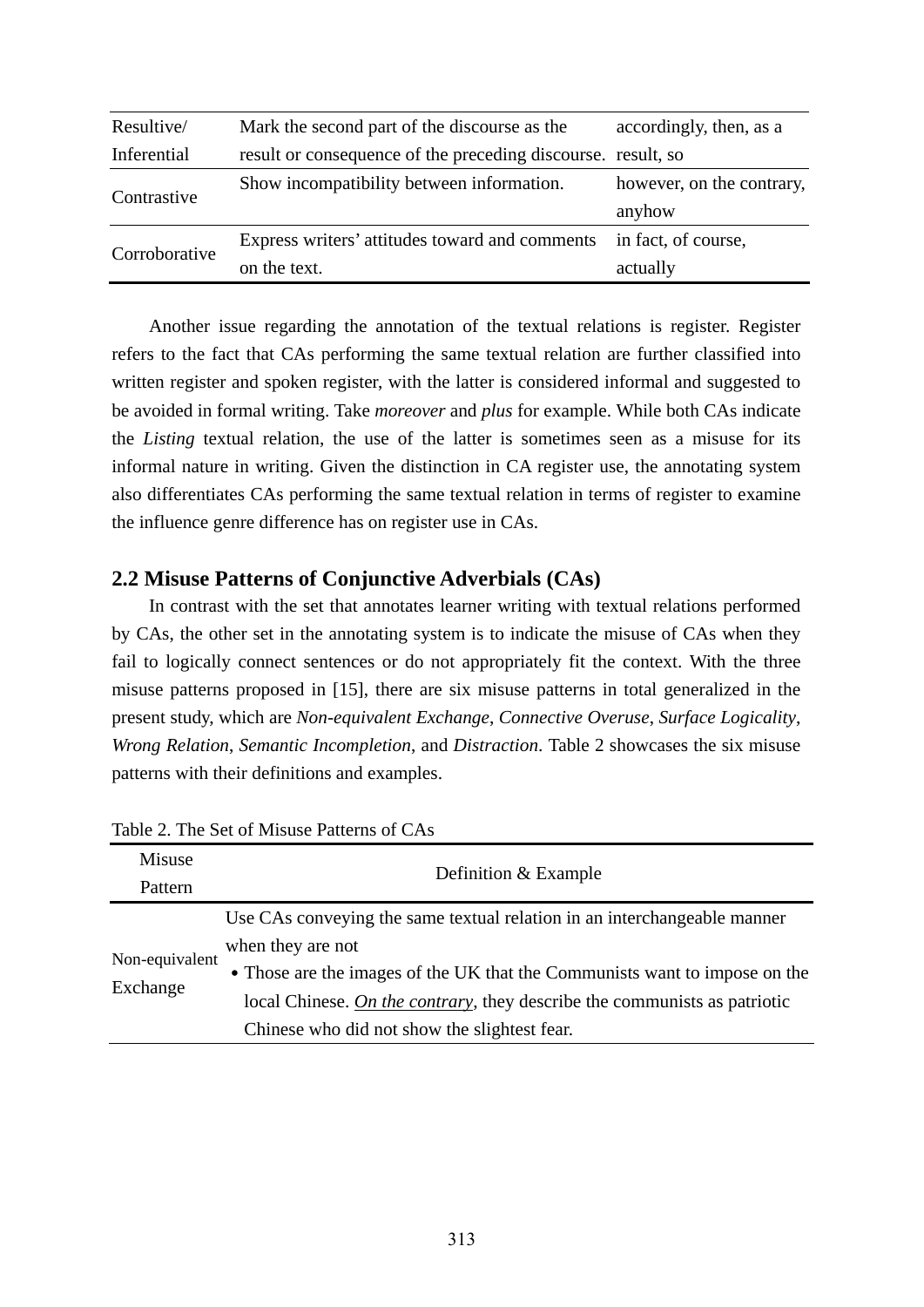|              | Use CAs with high density in short texts, making texts fragmental and readers          |  |  |  |  |  |
|--------------|----------------------------------------------------------------------------------------|--|--|--|--|--|
|              | unable to expect where texts are going to lead.                                        |  |  |  |  |  |
| Connective   | • The communicative approach proves not only practicable for juniors, but              |  |  |  |  |  |
| Overuse      | also for senior. However, only the junior forms were observed.                         |  |  |  |  |  |
|              | <i>Nevertheless</i> , the study in juniors is essential for this is the stage when     |  |  |  |  |  |
|              | students establish the right ways of learning English.                                 |  |  |  |  |  |
|              | Use CAs to impose logicality to texts or bridge the gap among propositions             |  |  |  |  |  |
|              | when there exists no deep logicality in texts.                                         |  |  |  |  |  |
| Surface      | • This question means the same as 'Evaluate the degree to which Japanese               |  |  |  |  |  |
| Logicality   | imperialism was a result of militarism.' $\underline{So}$ this question requires an    |  |  |  |  |  |
|              | independent argument about them. $\underline{So}$ the student must think critically if |  |  |  |  |  |
|              | Japanese imperialism was a result of militarism.                                       |  |  |  |  |  |
|              | Use a CA to express certain textual relation that it does not express.                 |  |  |  |  |  |
| Wrong        | • Many studies have showed that it would be better for the hearing disabled            |  |  |  |  |  |
| Relation     | to have the cochlear implant at an early age. Also, if implanted the cochlear          |  |  |  |  |  |
|              | implant at the age one to two, their language learning could come out of               |  |  |  |  |  |
|              | great improvement.                                                                     |  |  |  |  |  |
|              | The context where CAs are used needs more elaboration to make the CAs                  |  |  |  |  |  |
| Semantic     | functional.                                                                            |  |  |  |  |  |
| Incompletion | • After finishing the competitive entrance exam, you enter the college.                |  |  |  |  |  |
|              | However, nowadays, graduating from college not necessarily guarantees you              |  |  |  |  |  |
|              | future.                                                                                |  |  |  |  |  |
|              | The context would be coherent itself without the use of the conjunctive                |  |  |  |  |  |
|              | adverbial or that the use is redundant.                                                |  |  |  |  |  |
| Distraction  | • Statistics that four countries had higher averages of education than Taiwan.         |  |  |  |  |  |
|              | For example, the percentage to get admitted to college of Finland and South            |  |  |  |  |  |
|              | Korea is 90 percent, New Zealand with 86 percent and Sweden with 84                    |  |  |  |  |  |
|              | percent.                                                                               |  |  |  |  |  |

## **2.3 Annotating system in electronic format**

In total, there are 20 labels, 14 for identifying textual relations and 6 for recording misuse patterns, in the developed coding scheme, as presented in Table 3.

| Textual relations                |              |         | <b>Misuse Patterns</b>    |              |  |
|----------------------------------|--------------|---------|---------------------------|--------------|--|
| Abbreviation<br>Register<br>Type |              | Type    | Abbreviation              |              |  |
| Y / R                            | Listing      | Y/R Lis | Non-equivalent Exchange   | N NE         |  |
| Y / R                            | Transitional | Y/R Tra | <b>Connective Overuse</b> | $($ $\lceil$ |  |

Table 3. The Complete annotating system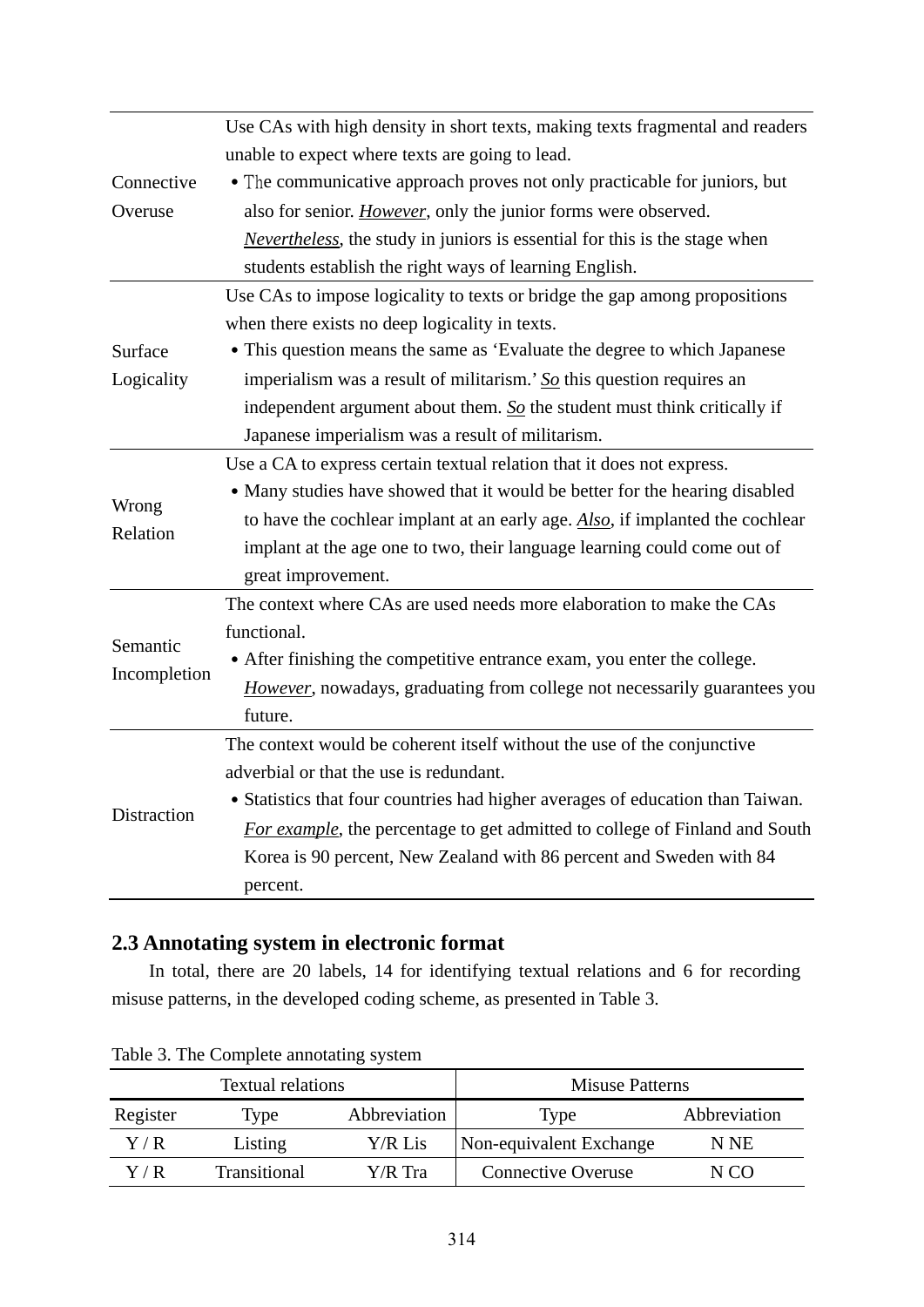| Y/R         | Appositive            | $Y/R$ App | <b>Surface Logicality</b> | N SL |
|-------------|-----------------------|-----------|---------------------------|------|
| Y/R         | Summative             | Y/R Sum   | <b>Wrong Relation</b>     | N WR |
| Y/R         | Resultive/Inferential | Y/R Res   | Semantic Incompletion     | N SI |
| Y/R         | Contrastive           | Y/R Con   | Distraction               | N DI |
| $\rm Y$ / R | Corroborative         | Y/R Cor   |                           |      |

Then, to make the annotating system applicable to computational development, the system is converted into digital tags that preserve the linguistic information on the text. Table 4 presents the 20 digital tags.

|                          | $\langle$ tag Y Lis anno=" "> $\langle$ /tag >                  | $\langle$ tag Y Res anno=" " $>\langle$ /tag $>$                |
|--------------------------|-----------------------------------------------------------------|-----------------------------------------------------------------|
| <b>Textual relations</b> | $\langle$ tag Y Tra anno=" " $>\langle$ /tag $>$                | $\langle$ tag Y Con anno=" "> $\langle$ /tag >                  |
| (Written Register)       | $\langle$ tag Y App anno=" "> $\langle$ /tag>                   | $\langle$ tag Y Cor anno=" " $>\langle$ /tag $>$                |
|                          | $\langle$ tag Y Sum anno=" " $>\langle$ /tag $>$                |                                                                 |
|                          | $\langle$ tag R Lis anno=" " $>\langle$ /tag $>$                | $\langle$ tag R Res anno=" " $\rangle$ $\langle$ /tag $\rangle$ |
| <b>Textual relations</b> | $\langle$ tag R Tra anno=" " $\rangle$ $\langle$ /tag $\rangle$ | $\langle$ tag R Con anno=" " $>\langle$ /tag $>$                |
| (Spoken Register)        | $\langle$ tag R App anno=" " $>\langle$ /tag $>$                | $\langle$ tag R Cor anno=" "> $\langle$ /tag >                  |
|                          | $\langle$ tag R Sum anno=" " $>\langle$ /tag $>$                |                                                                 |
|                          | $\langle$ tag N NE anno=" " $>\langle$ /tag $>$                 | $\langle$ tag N WR anno=" " $\rangle$ $\langle$ /tag $\rangle$  |
| <b>Misuse Patterns</b>   | $\langle$ tag N CO anno=" " $>\langle$ /tag $>$                 | $\langle$ tag N SI anno=" " $>\langle$ /tag $>$                 |
|                          | $\langle$ tag N SL anno=" " $\rangle$ $\langle$ /tag $\rangle$  | $\langle$ tag N DI anno=" " $>\langle$ /tag $>$                 |

Table 4. The digital tags in the annotating system

The tag design include a pair of pointed brackets delimit the text it annotates. In the tag, there are four layers separated by space. The first layer uses the word *tag* to ratify the other words in the first bracket as supplemented linguistic information. The letters, Y, R, and N, on the second layer refer to written register use, spoken register use and misuse pattern. The third layer specifies which use of misuse of the enclosed CA is. The last layer, shown as anno=" ", allows researchers to supplement other information if necessary. The following is an illustrative example.

<tag **Y Lis anno=" "**>First</tag>, children who have nasal allergy always have some mental problems to some extent.

## **3. Corpus compiling and application with CA annotation**

The learner corpus compiled in the present study is based on the OLAC Metadata Set via the developed Perl-based online interface, accessible at http://awta.csie.ncku.edu.tw/. In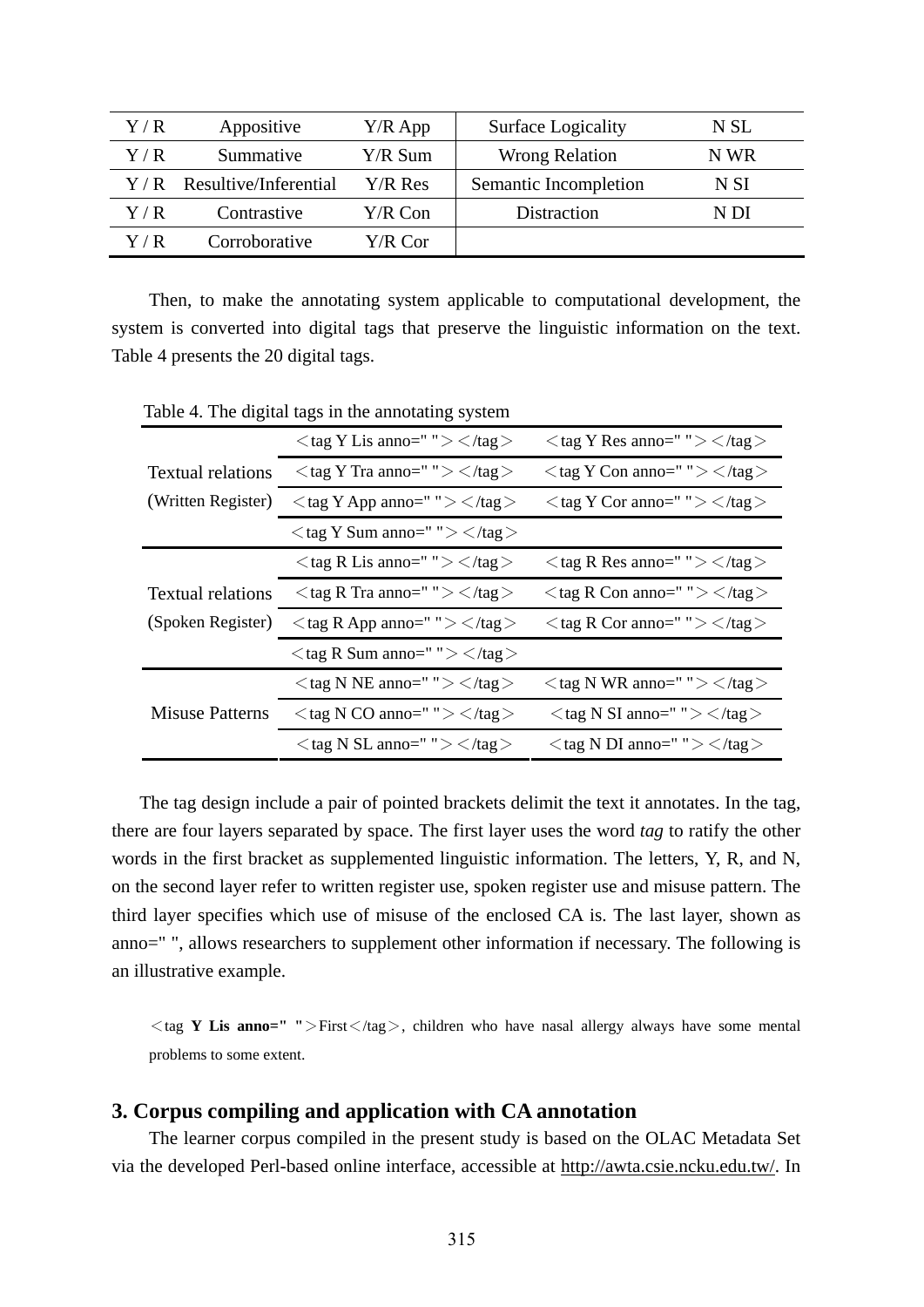total, 2290 pieces of English compositions by Chinese speakers, approximately one million words, are collected over three years. These compositions belong to 13 different genres, including *process*, *summary*, *essay question*, *cause-effect*, *comparison-contrast*, *definition*, *description*, *narration*, *classification*, *multiple strategies*, *argumentation*, *problem solving*, and *research article*.

Among the collected data, 65 pieces of writing, with 5 pieces a genre and 28941 words in total, are further selected for the investigation into the use and misuse of CAs. The selected data are annotated via the online tagger, as seen in Figure 1. Part A is the raw text, Part B shows the annotating system, and Part C presents how the raw text is annotated with CA information.



Figure 1. Tagger page

Each annotation of CA is made through a four-step procedure, shown in Figure 2. The first step identifies the CA. The second step is to judge whether or not the CA is correctly used. If the CA logically connects the context, the use of the CA is viewed as correct and the judgment goes to Yes. If not, the use is incorrect and the judgment goes to No. Lastly, if the use is correct yet the language form is stylistically improper, the judgment goes to Spoken Register. The third and last steps complete the annotation. If the judgment of the procedure goes to Yes or Spoken Register, then decide which textual relation the CA conveys, and select a tag from the bottom list. Likewise, if the judgment goes to No, select a misuse pattern tag from the bottom list to annotate the CA.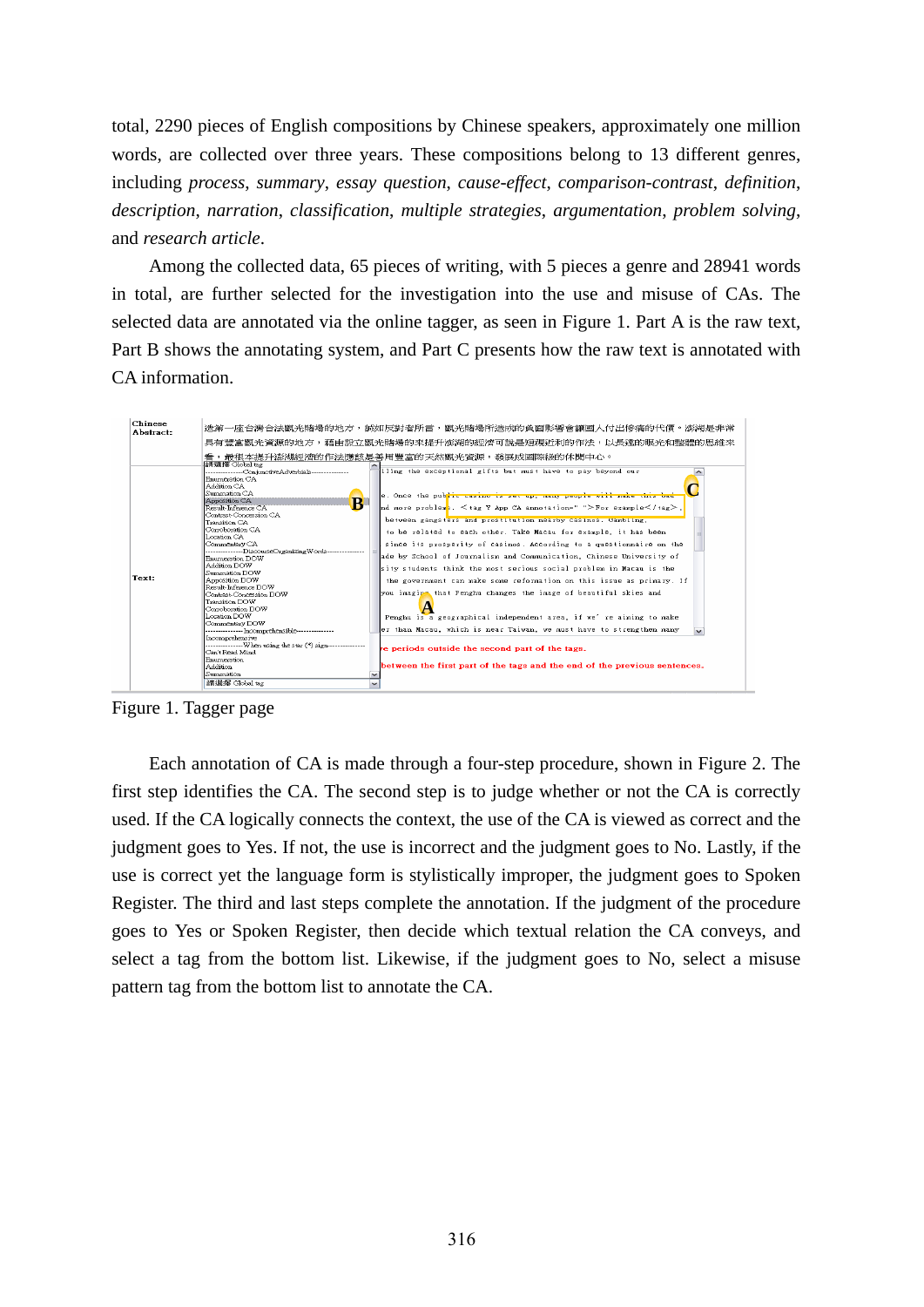

Figure 2. The annotating procedure

After annotating the selected data and tallying the counts, all the obtained figures were further analyzed via inferential statistical measurements on SPSS to investigate on the use and misuse distribution of CAs across genres.

To investigate the use distribution of CAs across genres, a two-way within-subjects analysis of variance (hereafter ANOVA) is designed, with two independent variables being textual relation and genre while the dependent variable is the counts of CAs. To further examine the effect of register, the ANOVA design would be calculated again, with the independent variable, textual relation, replaced with textual relation performed by CAs in written register. Lastly, to investigate the misuse distribution of CAs across genres, a two-way within-subjects ANOVA is employed again, with the two independent variables being misuse pattern and genre while the dependent variable is the counts of CAs. A significant level of *p*<.05 was chosen.

### **4. Results**

 In the investigation of the use distribution of CAs across genres, the raw counts of CAs show that regardless of genre difference, there is a tendency that the listing and contrastive relations are the two most frequently occurring types performed by CAs while the summative and transitional relations are the two least frequently occurring types. The rest of the textual relations are in the middle. In addition, the ANOVA analysis to examine the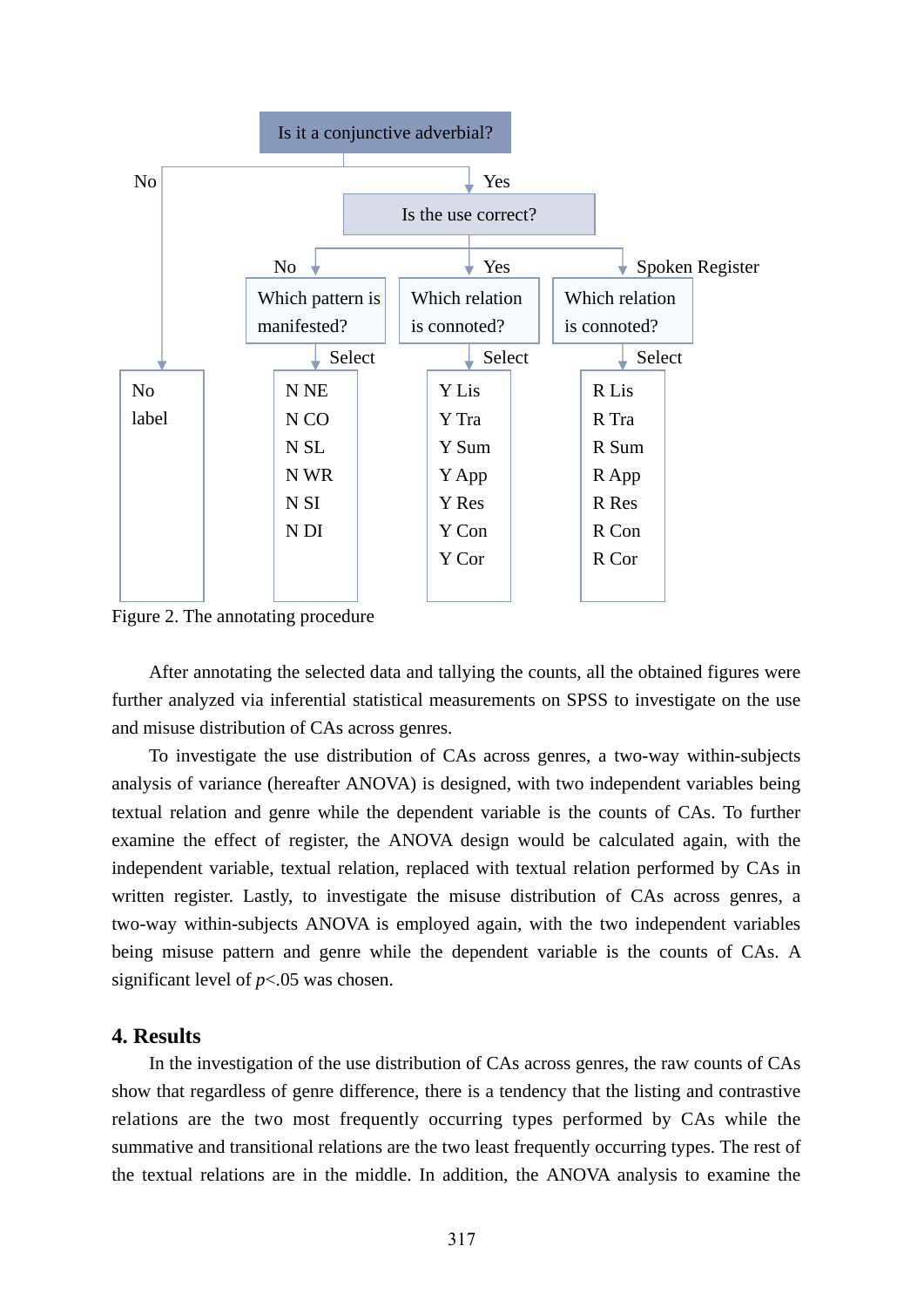effect of textual relation and genre shows that there is no interaction between textual relation and genre  $(F(48, 192)=1.070, p=0.366)$  as well as no main effect from genre  $(F(8, 192)=1.070, p=0.366)$  as well as no main effect from genre  $(F(8, 192)=1.070, p=0.366)$ 32)=1.697, p=0.137). However, there does exist a main effect from textual relation  $(F(6, 24)=10.476, p<0.05)$ . Table 5 shows the statistic results.

| Source                         | DF | SS                               | MS.   | Е     |       |
|--------------------------------|----|----------------------------------|-------|-------|-------|
| <b>Textual Relation</b>        |    | 6 3005.681 500.947 10.476 0.000* |       |       |       |
| Genre                          |    | 8 111.234 13.904 1.697           |       |       | 0.137 |
| <b>Textual Relation</b> Scenre | 48 | 64.977                           | 1.354 | 1.070 | 0.366 |

Table 5. ANOVA results for the effect of textual relation and genre

 $*p<.05$ 

 In the follow-up investigation of the use distribution of written-register CAs across genres, the raw counts of written-register CAs show that regardless of genre difference, the listing and contrastive relations are the two most frequently occurring types performed by written-register CAs while the summative and transitional relations are the two least frequently occurring types. The rest of the textual relations are in the middle. After applying ANOVA analysis, as presented in Table 6, it is found that there is no interaction between textual relation performed by written-register CAs and genre (F(48, 144)=0.969, p=0.537). However, there does exist the main effect from textual relation  $(F(6, 18)=8.585, p<0.05)$ . Meanwhile, Due to the scarce occurrence of spoken-register CAs, the row counts of spoken-register CAs are too small to decide the frequency order of occurrence and to run an ANOVA analysis.

| genre                   |    |                                 |                     |   |       |  |
|-------------------------|----|---------------------------------|---------------------|---|-------|--|
| Source                  | DE | SS                              | MS                  | Е |       |  |
| <b>Textual Relation</b> |    | 6 1968.256 328.043 8.585 0.000* |                     |   |       |  |
| Genre                   |    |                                 | 99.374 12.422 2.062 |   | 0.082 |  |

Textual Relation×Genre 48 49.831 1.038 0.969 0.537

Table 6. ANOVA results for the effect of textual relation via written-register CAs and

 $*p<.05$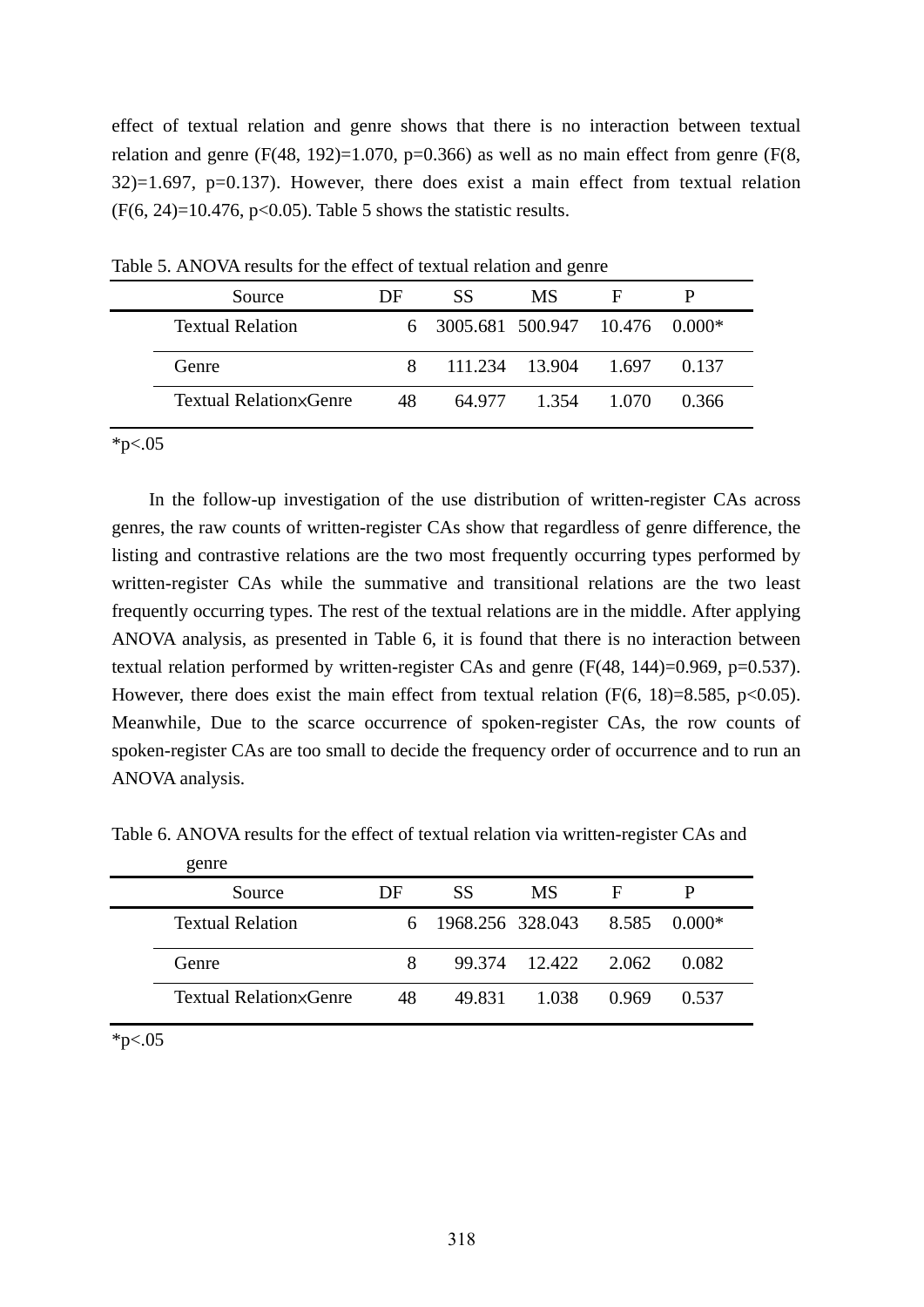Lastly, in the examination of the misuse distribution of CAs across genres, ANOVA analysis shows, as seen in Table 7, that there is no interaction between misuse pattern and genre (F(40, 160)=1.031, p=0.432) as well as no main effect from genre (F(8, 32)=1.857,  $p=0.102$ ) while there exists the main effect from misuse pattern (F(5, 20)=3.210, p<0.05). Although the raw counts of misuse patterns seem to show a norm distribution, it is just coincidence for most misuse patterns have no significant difference with others. However, some misuse patterns do differ from each other on a significant level. The misuse pattern, *Wrong Relation*, significantly differs from *Semantic Incompletion* and *Non-equivalent Exchange*, whereas *Surface Logicality* differs from *Conjunctive Overuse* and *Distraction*.

| Tuble 771 H TO 7111 counts for the effect of Criminal candidate |    |                          |                           |   |  |  |
|-----------------------------------------------------------------|----|--------------------------|---------------------------|---|--|--|
| Source                                                          | DF | SS.                      | MS.                       | F |  |  |
| CA Misuse                                                       | 5  |                          | 49.857 9.971 3.210 0.027* |   |  |  |
| Genre                                                           | 8  | 25.239 3.155 1.857 0.102 |                           |   |  |  |
| Misuse Patternx Genre                                           | 40 |                          | 24.100 0.603 1.031 0.432  |   |  |  |

Table 7. ANOVA results for the effect of CA misuse and genre

\*p $< 05$ 

#### **5. Discussion**

The present study aims to achieve two goals. The first goal is to compile a learner corpus annotated with linguistic information on textual relation performed by CAs, which can serve as training data of developing technology that automatically diagnoses learner writing on the discoursal level. The second goal is to investigate genre influence on use and misuse of CAs and to construct a misuse framework for CAs.

In terms of the first goal, the compiled learner corpus fulfills the expectation. Researchers can use the annotated data as training data to develop automatically discourse-diagnosing technology and conduct pilot studies based on the rest of the corpus. Meanwhile, the annotated data are based on XML format, which bestows the data with great compatibility for all operating systems and extensibility to other possible alteration [17] for other application.

In terms of the second goal, it is found that, contrary to what most writing textbooks suggest that CAs performing certain textual relation are more prominent in certain genre, genre has no role in impacting the distribution of textual relations performed by CAs. In effect, the textual relations performed by CAs form a norm distribution regardless of genre difference. That is, *Listing* and *Contrastive* are the most frequent. *Resultive/Inferential*, *Appositive* and *Corroborative* are the second most frequent. *Summative* and *Transitional* are the least frequent, which corresponds to what is found in [9] [10] [11] as well as [12] [13] [14]. The same is true of the distribution norm performed by written-register CAs.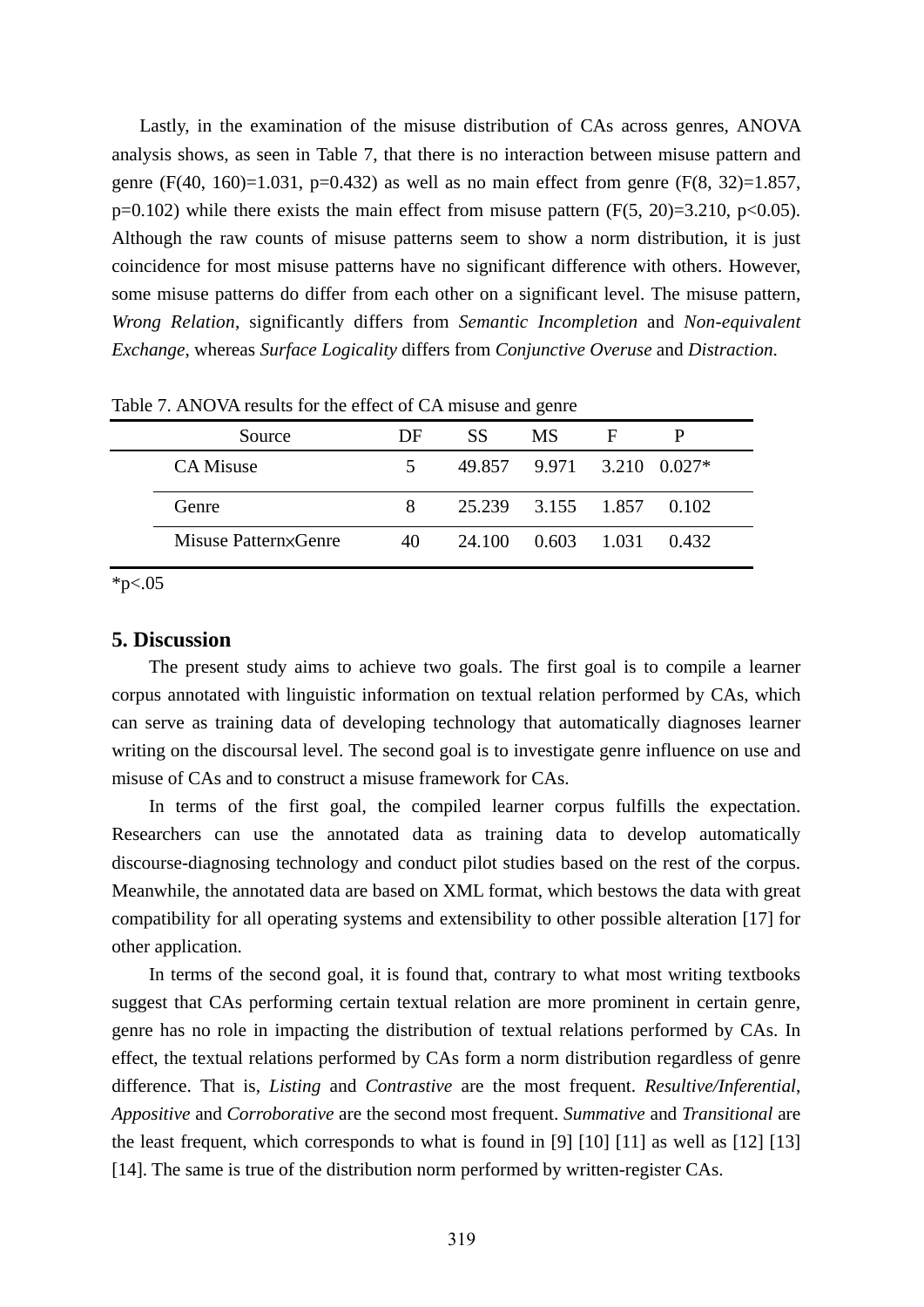The lack of genre influence may result from the fact the genres are not mutually exclusive. That is, different genres may share many similar characteristics, which, in some sense, makes different genres one general superordinate genre without distinct differences. Consequently, a distribution norm of textual relations would be discovered, because the distribution norm of textual relations performed by CAs across genres, in fact, is the distribution of textual relations of the general superordinate genre.

To account for the formation of the distribution norm among textual relations performed by CAs, two explanations are proposed. One lies in the nature of different textual relations. For example, the transitional and summative relations occur least frequently at a significant level. This is understandable in that the two relations serve opening and closing functions which only appear at the beginning and at the end no matter how long a textual unit is. The other explanation is that there is a preference preset in human cognition for employing CAs to convey certain textual relations. Take the contrastive relation as example. The relation is relatively complicated because it requires the action to analyze two events and to locate the contrastive points, which would take more energy to describe the relation compared with writing in the common temporal sequence. Due to the extra energy required, Economy Principle, to minimize the energy consumption [18], is applied in human cognition, which is to use CAs to convey the contrastive relation explicitly, rather than describe the relation in context. Ultimately, the contrastive relation becomes one of the textual relations most frequently performed by CAs.

Lastly, although no genre influence on the misuse patterns of CAs is found, nor is a distribution norm of CA misuse, the proposed misuse framework is proved meaningful in differentiating CA misuse patterns. According to ANOVA analysis, *Wrong Relation* significantly differs from *Non-equivalent Exchange* and *Semantic Incompletion*, while *Surface Logicality* from *Connective Overuse* and *Distraction*. The results suggest that the causes of these misuse patterns are fundamentally different, and that the distinction and recognition of them are necessary. Also, the six misuse patterns can be divided into two groups based on the significant difference among them, with one group being *Wrong Relation*, *Non-equivalent Exchange*, *Semantic Incompletion*, while the other group being *Surface Logicality*, *Connective Overuse* and *Distraction*. To explain the division, the principles of appropriateness and necessity are proposed. The former group refers to the situation in which the use of the CA is required to signify the textual relation between sentences but the use is not correct, or inappropriate. In contrast, the latter group refers to the situation in which the use of the CA is not necessary and sentences themselves can form a unit of text with the CA.

## **6. Conclusion**

The present study contributes in three aspects. First, a learner corpus annotated with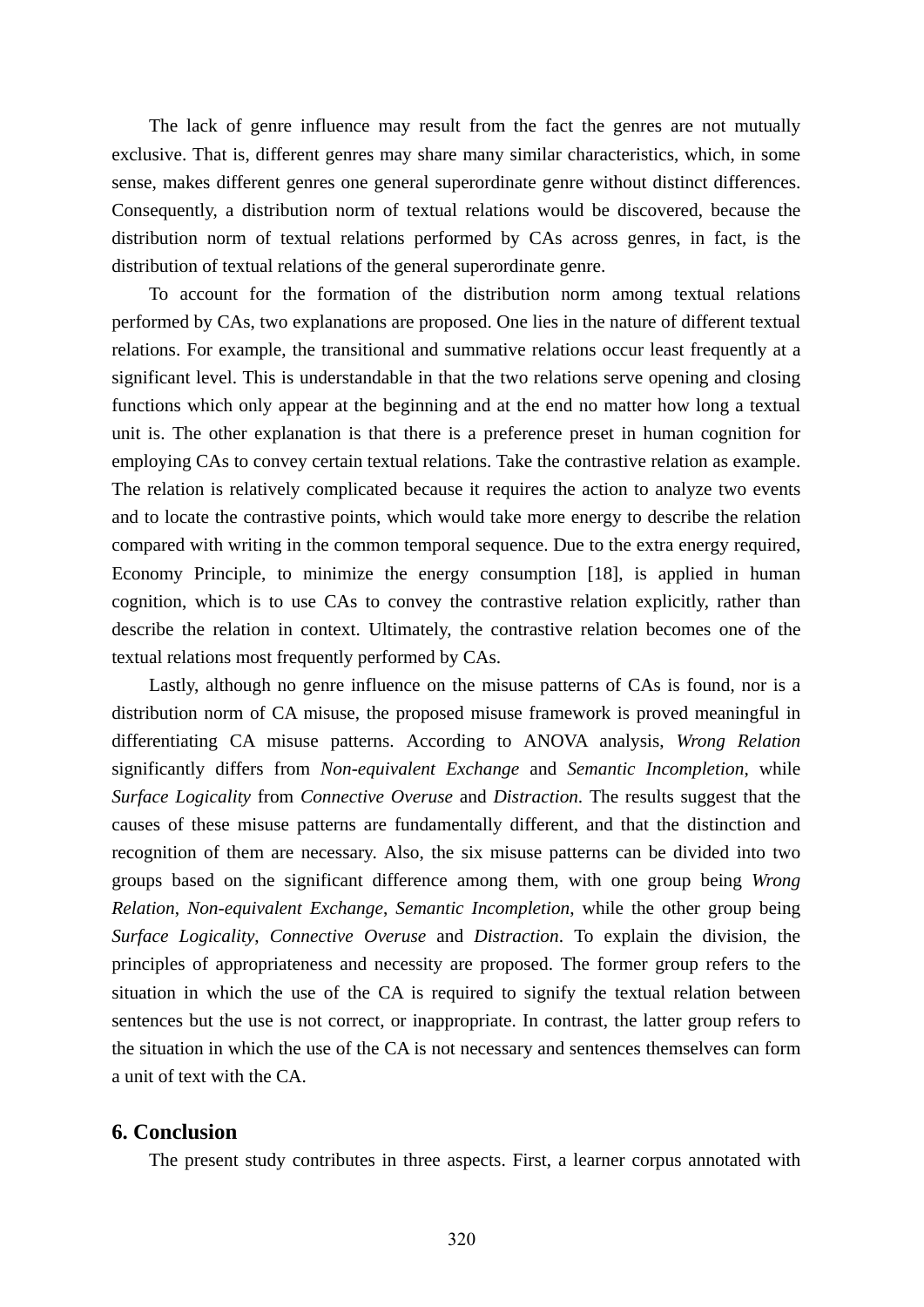textual relations via CAs is compiled, which can serve as training data for developing technology that automatically diagnoses learner writing on the discoursal level. Second, it is found that genre difference plays no role in impacting either textual relations via CAs or the misuse of CAs, and that there exists a norm distribution of textual relations performed by CAs across genres. The found norm distribution can be used to examine whether or not a piece of learner writing conforms to proper discoursal organization. Deviation from the norm distribution may be a signal, suggesting learners to re-organize their text. Third, the proposed misuse framework can help learners locate the misuse of CAs, and provide direction for correction by evaluating whether the misuse is inappropriate or not necessary.

Nevertheless, there is still room for further research. For a starter, the annotated data only account for a small amount of the compiled corpus. More data are expected to be annotated in the future, which can further validate the study and provide more training data to develop automatized technology. Moreover, although no genre influence is found in textual relations performed by CAs or in the misuse of CAs, as the anonymous reviewer suggests, the results may be still subject to other factors, such as age, educational background, English proficiency, or even L1 transfer. If the interaction between the use of CA and these factors can be made clear in future studies, non-native writers can receive a different angle in terms of learning CA use and organizing their English writing.

### **References**

- [1] H. H. Shih, Compiling Taiwanese Learner Corpus of English. *Computational Linguistics and Chinese Language Processing, 5*(2), 87-100, 2000.
- [2] S. C. Gui, and H. Z. Yang, *Chinese Learner English Corpus*, Shanghai: Shanghai Foreign Language Education Press, 2003.
- [3] S. Granger, International Corpus of Learner English ICLE. Retrieved November 23, 2008, from

http://www.fltr.ucl.ac.be/fltr/germ/etan/cecl/Cecl-Projects/Icle/icle.htm#heading1

- [4] M. Connelly, *Get writing: Sentences and paragraphs*, Australia: Thomson Higher Education, 2006.
- [5] J. M. Lannon, *The writing process: A concise rhetoric, reader, and handbook*, New York: Longman, 2007.
- [6] M. Morenberg, and J. Sommers, *The writer's options: Lessons in style and arrangement*, New York: Pearson Longman, 2008.
- [7] J. M. Reid, *The process of composition*, White Plains, NY: Longman, 2000.
- [8] R. L. Smalley, M. K. Ruetten, and J. R. Kozyrev, *Refining composition skills: Rhetoric and grammar*, Boston: Heinle & Heinle, 2001.
- [9] Y. Field, and L. Yip, A comparison of Internal conjunctive cohesion in the English essay writing of Cantonese speakers and native speakers of English. *RELC Journal,*